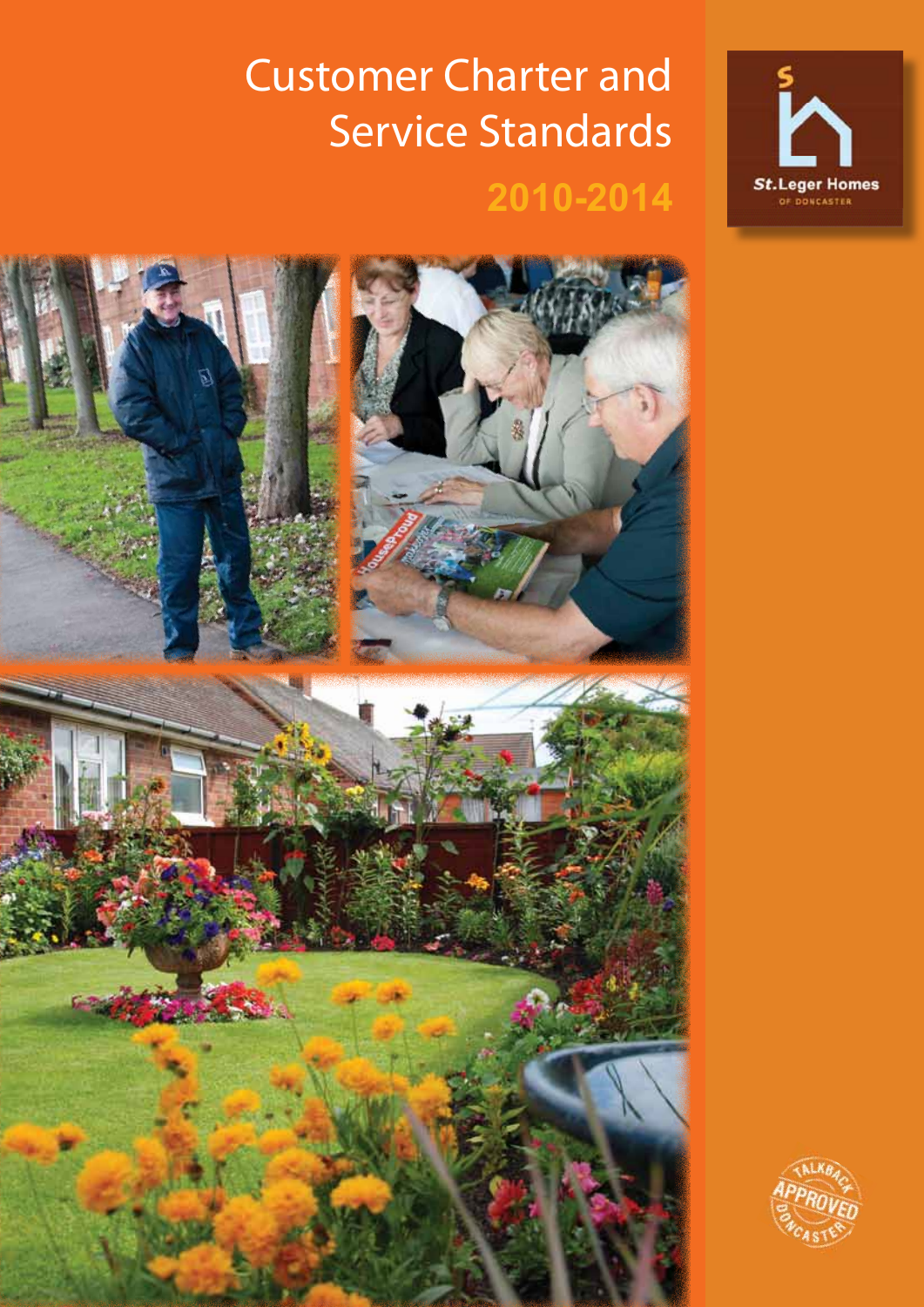## contents

- Our commitment to you
- Service commitments

## Service and standards

- Accessing our services
- Applying for a home
- Empty properties and new tenants
- Tenancy and estate management
- Leaseholder management and services
- Rent and arrears collection
- Dealing with anti-social behaviour, hate crime and domestic violence
- Repairs and maintenance

## 11 Keeping you informed about our performance against these standards

Information can be made available in other formats such as Large Print, Braille or Audio Tape on request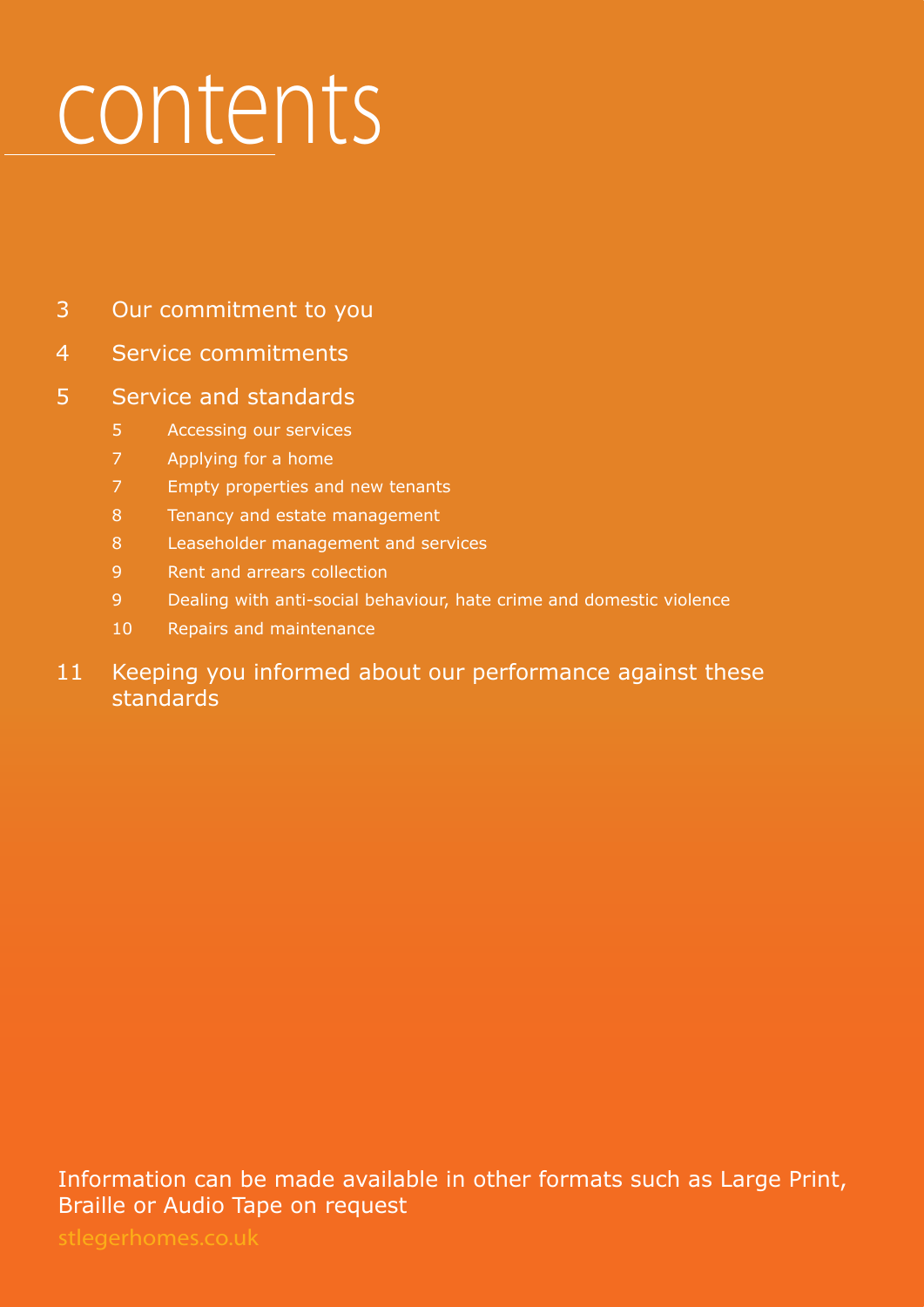## our commitment to you

St. Leger Homes of Doncaster understands<br>
culture of the organisation. Good customer<br>
sexe is based were not just the knowledge good customer care reflects the whole care is based upon not just the knowledge and skills of an individual but also upon the way the organisation as a whole presents a clear, positive and professional message to its customers, partners and other stakeholders recognising that everybody is an existing or potential customer.

The experience our customers have when they contact us influences their perception of us. Whether their experience is good or bad, that opinion lasts until the next time they contact us, or in some cases forever. This means we need to ensure that no matter which member of staff a customer speaks to, we get it right every time.

This goes beyond just being polite or courteous; this should occur as a matter of course. It means listening to customers, providing them with a full and informed response, not passing them around from department to department and in some cases going the extra mile and exceeding their expectations.

Our aim is to ensure that whenever customers phone, visit or contact us in any way, they consistently receive excellent standards of customer care and customer service. We expect every member of staff within St. Leger Homes to meet these standards and we ensure that our staff have, and will continue to receive regular customer care training.

St. Leger Homes is committed to keeping you fully informed about what we do and how we do it. We will work with you, our customers, in the monitoring of our performance against this Charter and service standards.

Our tenants, the main customers of St. Leger Homes, have helped us to create this Charter to ensure it contains the services and the service standards that are important to customers. All of our staff have committed to deliver the standards contained within this Charter and to deliver excellent services to our customers.



Susan Jordan Chief Executive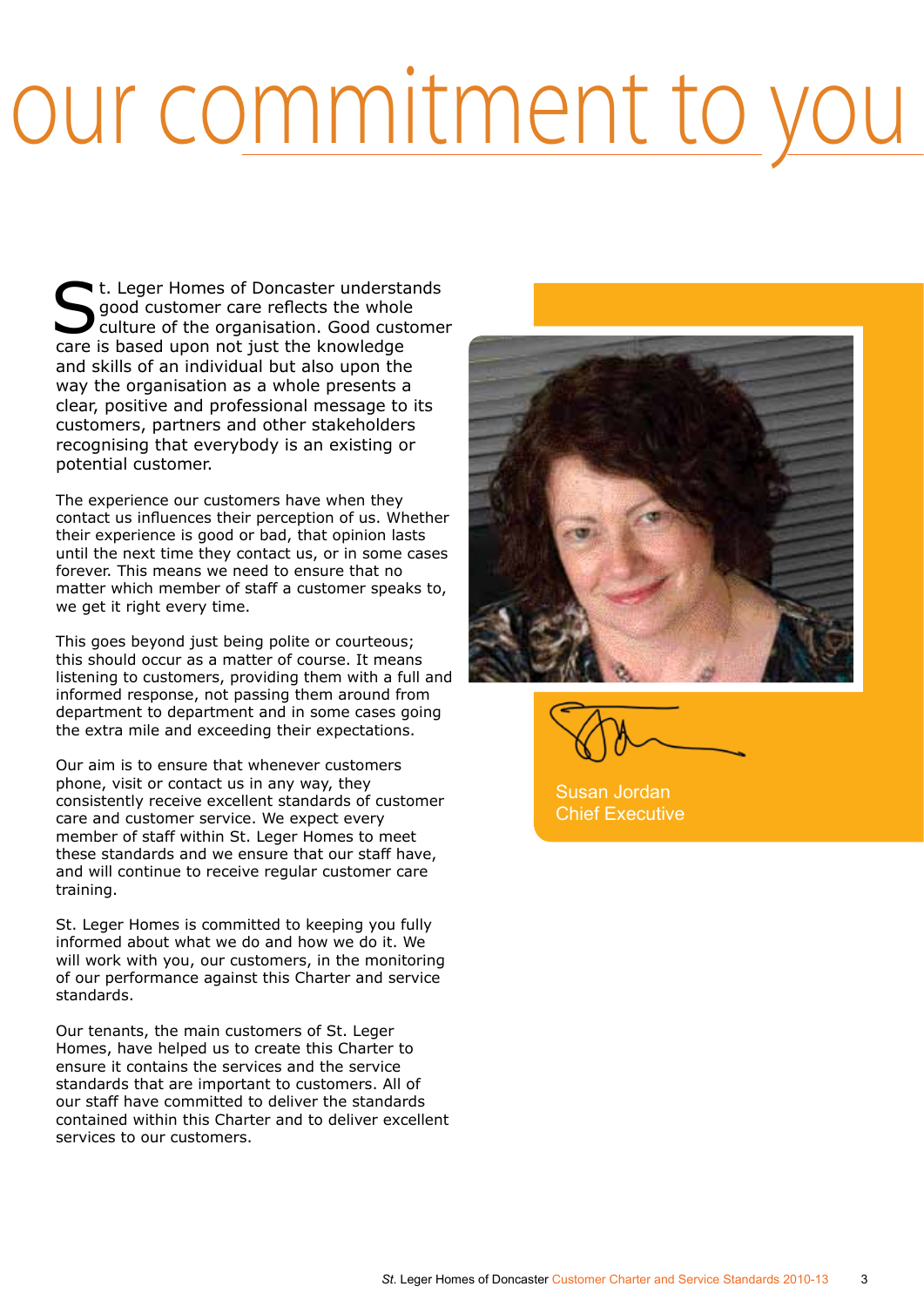## service commitments

### Underpinning our Customer Charter are three key themes:

- Customer Care
- Equality and Diversity
- Involving People

Our service commitments for each of these underpinning themes are set out below:

### Customer Care

- Staff and contractors will be helpful, respectful and courteous at all times.
- Staff and contractors will always wear name badges.
- We will respect the privacy and confidentiality of all our customers.
- We will listen to customers and ensure that your views are taken into account when making decisions.
- If we are unable to meet a customer's service request, then we will explain why.
- We aim to get it right first time, every time.
- If we do get things wrong we will learn from our mistakes.
- We aim to go the extra mile and exceed customer expectations.

## Equality and Diversity

- We will make diversity part of our culture.
- We will make sure our offices are easy for everyone to get into and move about in.
- We will treat everyone as an individual, with respect and decency, regardless of sexual orientation, race, religion/belief, gender, disability, age or gender identity.
- We will respond to and investigate any complaints of bullying, harassment, discrimination or victimisation.
- We will provide the information you need in ways that you find easy to understand and in alternative formats.
- Where, based on a needs assessment, a decision is taken to provide a translated document, we

will translate documents within 10 working days depending on the document type and length.

- We will take account of any particular needs you may have and try to accommodate them.
- We will only work with contractors and other agencies that share our commitment to be fair to all.
- We will help to create communities where all people are valued and can live in peaceful enjoyment of their home, free from fear of discrimination.

### Involving People

- We will aim to reach and include everyone.
- We will involve people in decisions that matter to them.
- We will seek views early, well before important decisions are made and at all key stages.
- We will empower people to set standards, monitor them and challenge performance.
- We will offer a range of ways to get involved so that people can readily influence the things that matter to them in a way that suits them.
- We will actively promote opportunities for involvement and make sure people understand how to access them.
- We will include tenants at every level of our governance structure including membership of our Board.
- We will encourage, support and help customers to form local groups by giving advice and financial assistance.
- We will publish a bi monthly tenants' newsletter.

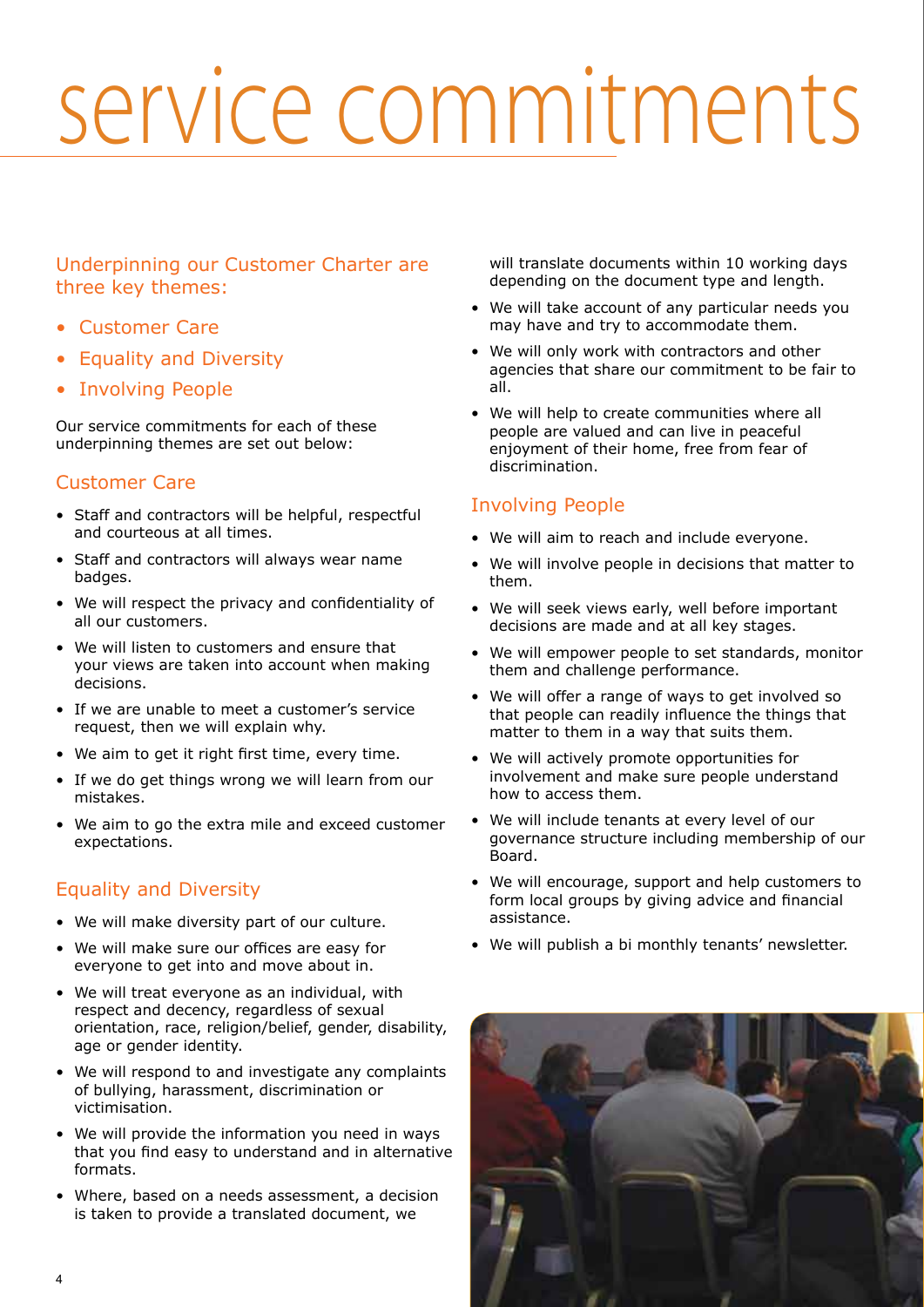## Accessing our services

#### When you phone us we will:

- Always aim to deal with your queries quickly and effectively at the first point of contact.
- Ensure that if we are unable to provide answers straight away, we will keep you regularly informed until your queries are satisfactorily resolved.
- Always introduce ourselves in a friendly and polite manner.
- Ensure that if you need specialist help and advice, our teams will refer you to the most appropriate member of staff and your query will be dealt with quickly and effectively.

#### When you write to us we will:

- Deal with your letters, emails and website enquiries quickly, effectively and courteously.
- Ensure that any letters and emails we send, and any responses to website enquiries, are clear, easy to understand and provided in a format tailored to your needs.
- Include details of who is dealing with your enquiry and how they can be contacted.

#### When you want to make a complaint or give us feedback we will:

- Listen to you and take all feedback seriously.
- Aim to resolve all complaints to your satisfaction.
- Learn from what you tell us to improve services.
- Compensate you if we get it wrong in line with our compensation policy.

| <b>Service standard</b>                                                  | <b>Target</b> | <b>Monitoring</b>                    |
|--------------------------------------------------------------------------|---------------|--------------------------------------|
| Answer your call within 20<br>seconds                                    | 95%           | <b>VIP/DMBC</b><br>Telephone reports |
| Ensure that staff identify<br>themselves when answering<br>the telephone | 100%          | <b>Mystery shopping</b>              |

| <b>Service standard</b>                                                    |     | Target Monitoring                      |
|----------------------------------------------------------------------------|-----|----------------------------------------|
| Resolve and respond to<br>your written enquiries within<br>10 working days | 95% | <b>Customer Care</b><br>Online reports |

| <b>Service standard</b>                                                                             | <b>Target</b> | <b>Monitoring</b>                      |
|-----------------------------------------------------------------------------------------------------|---------------|----------------------------------------|
| Acknowledge your<br>complaint within three<br>working days                                          | 100%          | <b>Customer Care</b><br>Online reports |
| Resolve your complaint<br>and provide you with a full<br>written response within 10<br>working days | 95%           |                                        |



We will aim to reach and include everyone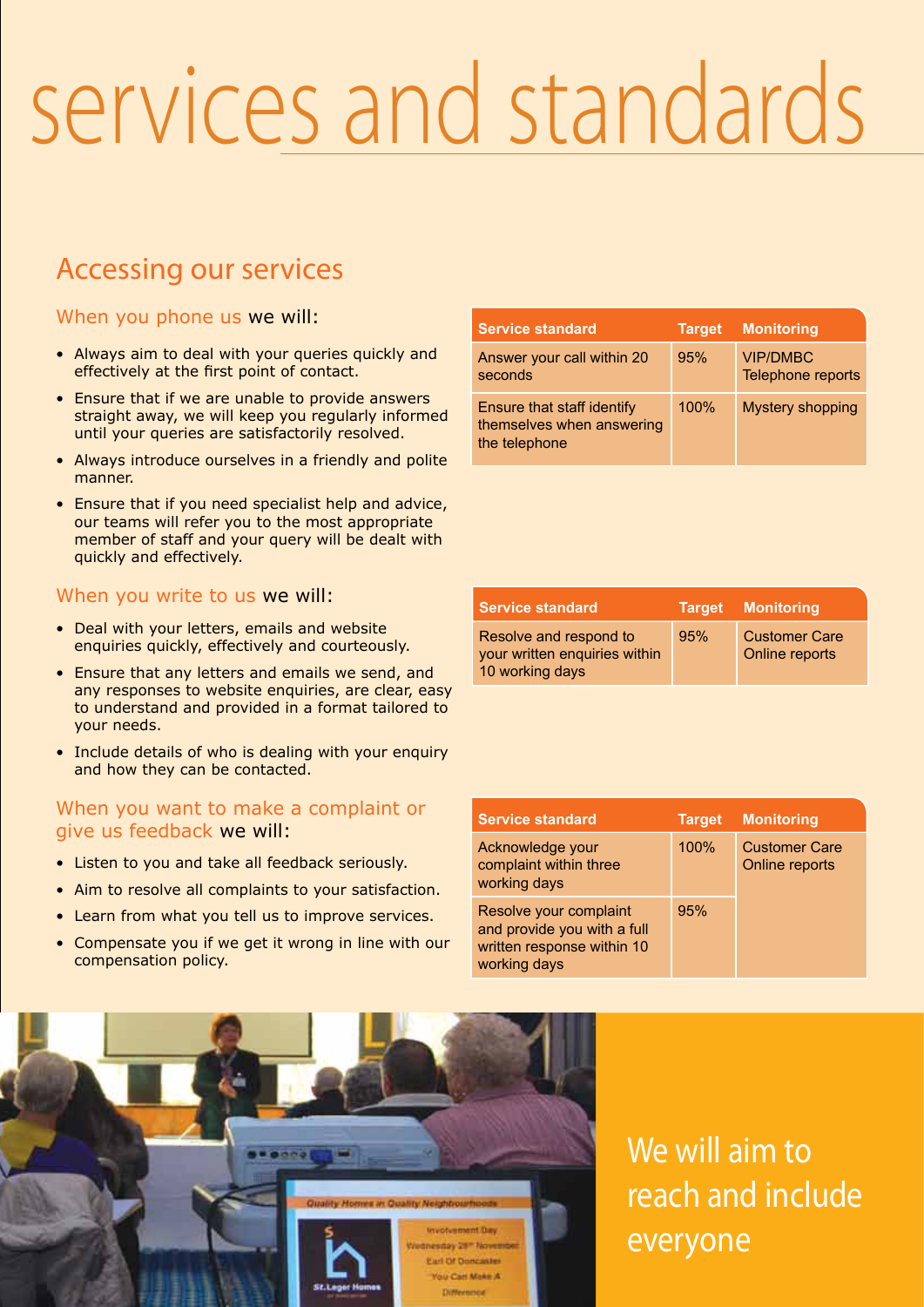| <b>Service standard</b>                                                        |      | Target Monitoring                                      |
|--------------------------------------------------------------------------------|------|--------------------------------------------------------|
| <b>Ensure staff and contractors</b><br>wear name badges and<br>carry ID badges | 100% | <b>Reality checking</b><br>and satisfaction<br>surveys |



We will ensure that our offices provide a welcoming and friendly environment and are accessible to all customers

### When you visit our offices or we visit you at home we will:

- Attend to you quickly, efficiently and courteously.
- We will ensure that our offices provide a welcoming and friendly environment and are accessible to all customers.
- Ensure that our area offices are open when it is suitable for our customers and we will review opening times regularly through consultation with customers.
- Offer you private interview facilities if required.
- Make appointments at times that are convenient for you and will always respect you and your home.
- Inform you as soon as possible if the appointment cannot be kept and we would ask that you do the same.
- Leave a card if you are not in, asking you to make further contact with us.
- Show you our identification.

## Equality and diversity

In addition to the list provided earlier in the document we will also monitor the following standard:

| <b>Service standard</b>                                                                                                         | <b>Target</b> | <b>Monitoring</b>                                                                                             |
|---------------------------------------------------------------------------------------------------------------------------------|---------------|---------------------------------------------------------------------------------------------------------------|
| Ensure that all information<br>is written in plain language<br>and approved by Talkback<br>(our plain English reading<br>group) | 100%          | Number of<br>documents listed<br>that have been<br>through Talkback<br>and minutes<br>of Talkback<br>meetings |

#### Involving tenants and residents

In addition to the list provided earlier in the document we will also monitor the following standard:

| <b>Service standard</b>                                                                                                                                           | <b>Target</b>                                                     | <b>Monitoring</b>                                                 |
|-------------------------------------------------------------------------------------------------------------------------------------------------------------------|-------------------------------------------------------------------|-------------------------------------------------------------------|
| Provide a menu of<br>involvement so that<br>tenants can be involved<br>at whatever level/<br>service they wish, which<br>will be reviewed and<br>updated annually | Menu of<br>Involvement<br>provided<br>and<br>reviewed<br>annually | Community<br>engagement<br>team provide<br>numbers and<br>updates |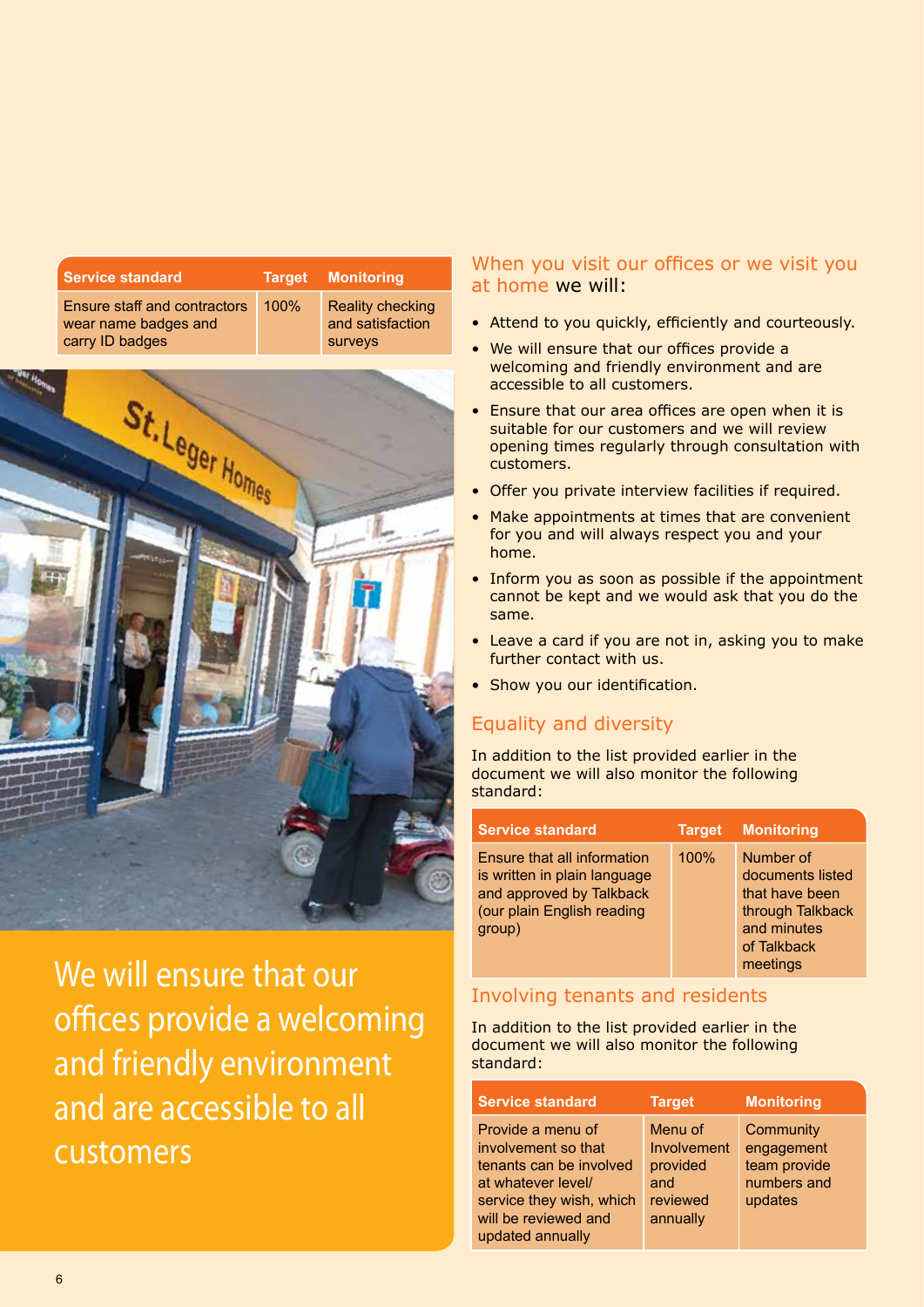## Applying for a home

### When you contact us because you need help finding a new home we will:

- Provide help and support in completing a housing application form and process applications quickly and accurately when we have received all of the necessary information.
- Treat your application as confidential and seek your permission before discussing it with anyone else.
- Where applicable, explain how Choice Based Lettings schemes work and inform you how to access them in the most suitable way according to your needs. We will also explain the allocations policy in a user friendly way.
- Give advice about housing options to existing tenants and support them through the process.
- Write to you to confirm what housing priority you have been awarded based on your circumstances for the St. Leger Homes' waiting list.
- Make available, through all our receptions, information about housing associations.

| <b>Service standard</b>                                                                                                                                                         | <b>Target</b> | <b>Monitoring</b>                                      |
|---------------------------------------------------------------------------------------------------------------------------------------------------------------------------------|---------------|--------------------------------------------------------|
| Register housing<br>applications or contact<br>you if your application<br>is incomplete within 10<br>working days                                                               | 100%          | <b>Choice Based</b><br>Lettings internal<br>monitoring |
| If you complete any forms<br>to tell us about a change in<br>your circumstances we will<br>change the details of your<br>application and notify you<br>within five working days | 100%          | <b>Choice Based</b><br>Lettings internal<br>monitoring |



| <b>Service standard</b>                                                                                                                | <b>Target</b> | <b>Monitoring</b>                                                 |
|----------------------------------------------------------------------------------------------------------------------------------------|---------------|-------------------------------------------------------------------|
| Knowledgeable member of<br>St. Leger Homes will carry<br>out an accompanied viewing<br>with you at the property<br>whilst it is empty  | 100%          | Via internal<br>systems of<br>recorded<br>accompanied<br>viewings |
| Carry out any repairs<br>needed in the property to<br>the property standard                                                            | 100%          | <b>Reality checking</b>                                           |
| Make an appointment to<br>visit you within six to eight<br>weeks of the start of your<br>tenancy to carry out a<br>satisfaction survey | 100%          | Monitoring<br>mechanisms at<br>St. Leger offices                  |

## Empty properties and new tenants

### When you move in to your home we will:

- Ensure your home meets our property standard (this sets out what standard a new tenant can expect when they move in to a St. Leger home.)
- Provide you with an energy performance certificate and gas servicing certificate.
- When we complete the new tenancy sign up with you we will help you with practical issues e.g. show you how the heating system works.
- Provide you with a tenant's handbook detailing all the information on how to access St. Leger Homes' services.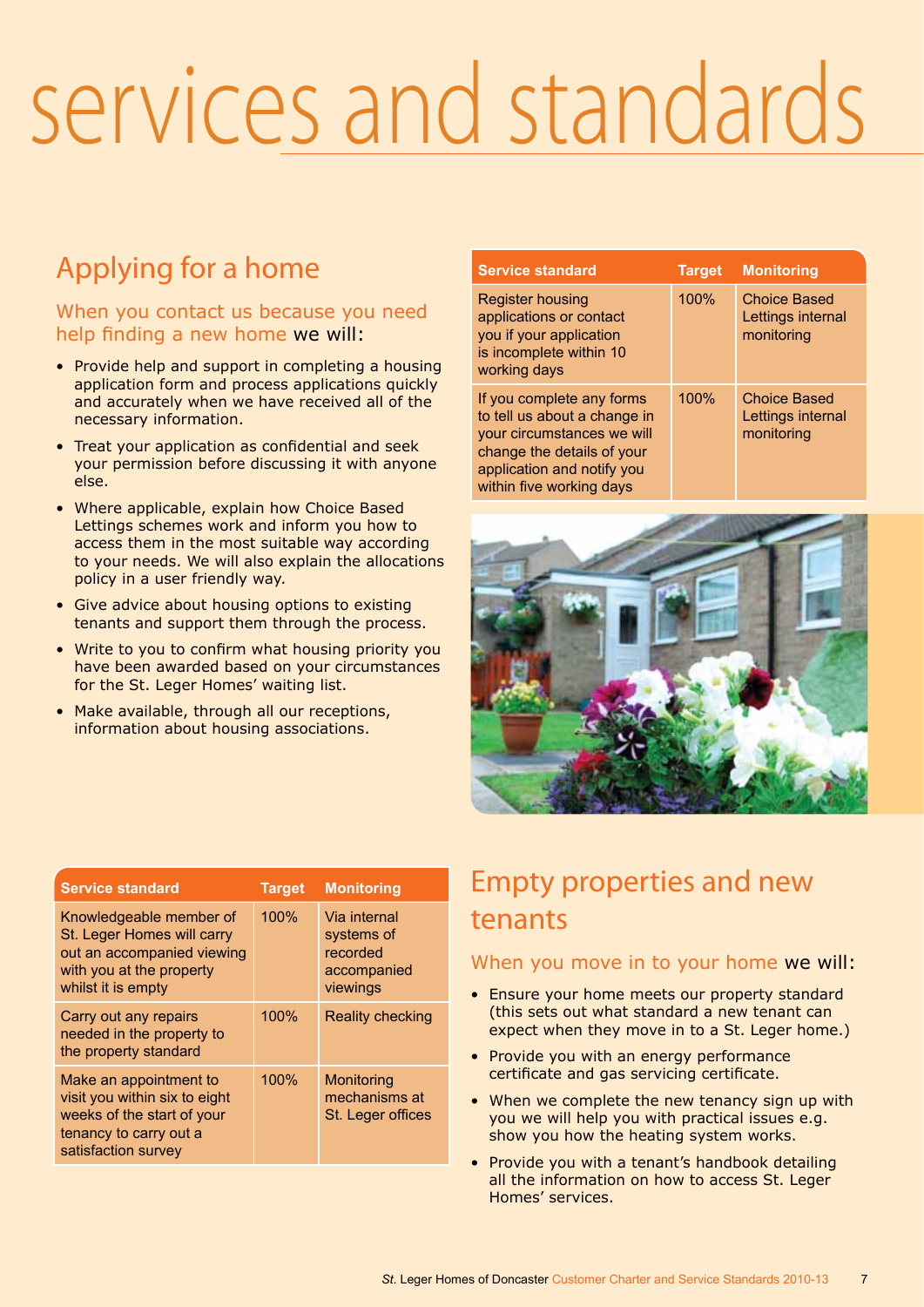## Tenancy and estate management

#### When managing your neighbourhood and home we will:

- Have a named estates officer for each estate who will help you with any issues about your tenancy, neighbourhood, area or housing scheme.
- Regularly carry out published estate walkabouts so we can identify issues such as landscaping and cleaning with you.
- We will carry out quarterly inspection of our estates. Where possible with key agencies and a tenant representative.
- We will regularly inspect all garage sites and carry out any required cleansing and grounds maintenance works.
- Visit you after you have moved in to a new home and at least once every three years.
- Work with you to identify local issues and solutions and ensure that these solutions are published in your annual patch plan.

## Leaseholder management and services

#### When managing and servicing our leasehold properties we will:

- Provide all leaseholders with a Leaseholder Handbook.
- Ensure that the estimated service charge invoice is issued to each leaseholder annually in advance along with a summary of your rights and obligations.
- Ensure that the statutory statement of account containing actual service charges is issued within six months of the period end to which it relates.
- Ensure that the invoice for ground rent along with the statutory notice is issued to each leaseholder annually in advance.
- Provide leaseholders with a yearly statement of their service charges alongside an explanation as to how the charges are calculated together with quarterly updates.

| <b>Service standard</b>                                                                                                                                                      | <b>Target</b> | <b>Monitoring</b>                                                                  |
|------------------------------------------------------------------------------------------------------------------------------------------------------------------------------|---------------|------------------------------------------------------------------------------------|
| We will visit Introductory<br>Tenants three times in the<br>first year of the tenancy to<br>ensure that the tenant is<br>comfortable and abiding by<br>the Tenancy Agreement | 75%           | Internal records<br>per management<br>area and reported<br>against area<br>offices |
| All communal areas<br>(where applicable) of flats<br>and maisonettes will be<br>inspected quarterly                                                                          | 90%           | <b>Estate assistants</b><br>monitored via<br>internal records                      |



• Hold a Leasehold Forum once a year to discuss issues that are important to leaseholders, providing a month's notice of the event.

| <b>Service standard</b>                                                                                                                                                                                                                                    | <b>Target</b> | <b>Monitoring</b>                                                 |
|------------------------------------------------------------------------------------------------------------------------------------------------------------------------------------------------------------------------------------------------------------|---------------|-------------------------------------------------------------------|
| Consult leaseholders over<br>issues that affect them and<br>monitor levels of satisfaction<br>with leaseholder services                                                                                                                                    | 100%          | <b>Results of annual</b><br>leaseholder<br>satisfaction<br>survey |
| Ensure that leaseholder<br>service charge bills<br>accurately and fairly<br>reflect the amount that<br>leaseholders should<br>pay, and that the regular<br>statement of accounts are<br>issued no later than six<br>months after the financial<br>year end | 100%          | Annual<br>leaseholder<br>accounts                                 |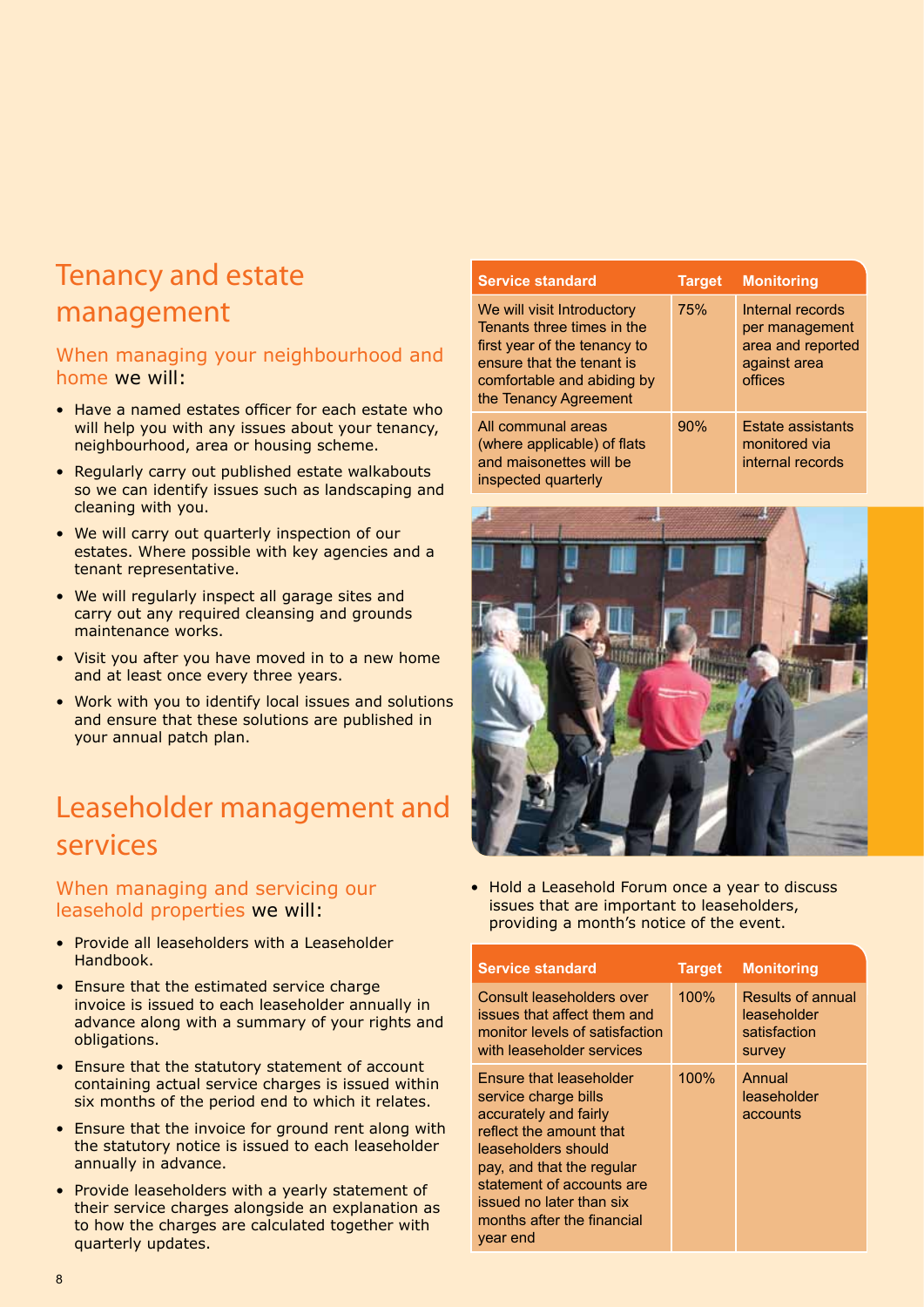| <b>Service standard</b>                                                                            | <b>Target</b> | <b>Monitoring</b>                |
|----------------------------------------------------------------------------------------------------|---------------|----------------------------------|
| Send you a quarterly rent<br>statement showing details of<br>all rent due and payments<br>received | 100%          | Internal central<br>rent records |



## Rent and arrears collection

If you want advice about your rent, need help because you are in rent arrears or want benefits advice, we will:

- Regularly monitor all accounts and contact you if there are any issues with payments.
- Offer you a variety of ways to pay your rent including in person, by post, cash, cheque, debit card, standing order, Direct Debit, Internet or Pay.net.
- Provide you with accurate benefit advice and where appropriate arrange specialist debt advice for you.
- Give you details of organisations that can offer you independent, impartial advice about debt.
- Agree a repayment plan with you that you can afford if you are in rent arrears.
- Take legal action against you if you fail to maintain your repayment agreement.
- Inform you of any debts on former tenancies within 28 days of you ending your tenancy.

## Dealing with anti-social behaviour, hate crime and domestic violence

### We will not tolerate anti-social behaviour or hate crime, such as racism, on or around our homes. We will:

- Investigate every case reported.
- Support complainants, witnesses and perpetrators until the case is resolved.
- Take preventative action to avoid complaints becoming more serious.
- Respond within 24 hours where there are threats of or actual violence, or hate crime.
- Deal with you sensitively if you are suffering from domestic violence.
- Always agree an action plan with you, explaining what we will do and when in each case.
- Take legal action against identified perpetrators.
- We will, as appropriate, take a multi agency approach to dealing with anti-social behaviour.

| <b>Service standard</b>        | <b>Target</b> | <b>Monitoring</b> |  |
|--------------------------------|---------------|-------------------|--|
| All neighbourhood disputes,    | $5 - 10$      | Internal Saffron  |  |
| tenant breaches or anti-       | days:         | system            |  |
| social behaviour reports will  | 95%           |                   |  |
| be allocated a risk rating     |               |                   |  |
| and you will be visited within | $2 - 5$       |                   |  |
| 24 hours to 10 days:           | days:         |                   |  |
|                                | 95%           |                   |  |
| Low 5-10 days                  |               |                   |  |
| Medium 2-5 days                | 24            |                   |  |
| High 24 hours                  | hours:        |                   |  |
|                                | 90%           |                   |  |
|                                |               |                   |  |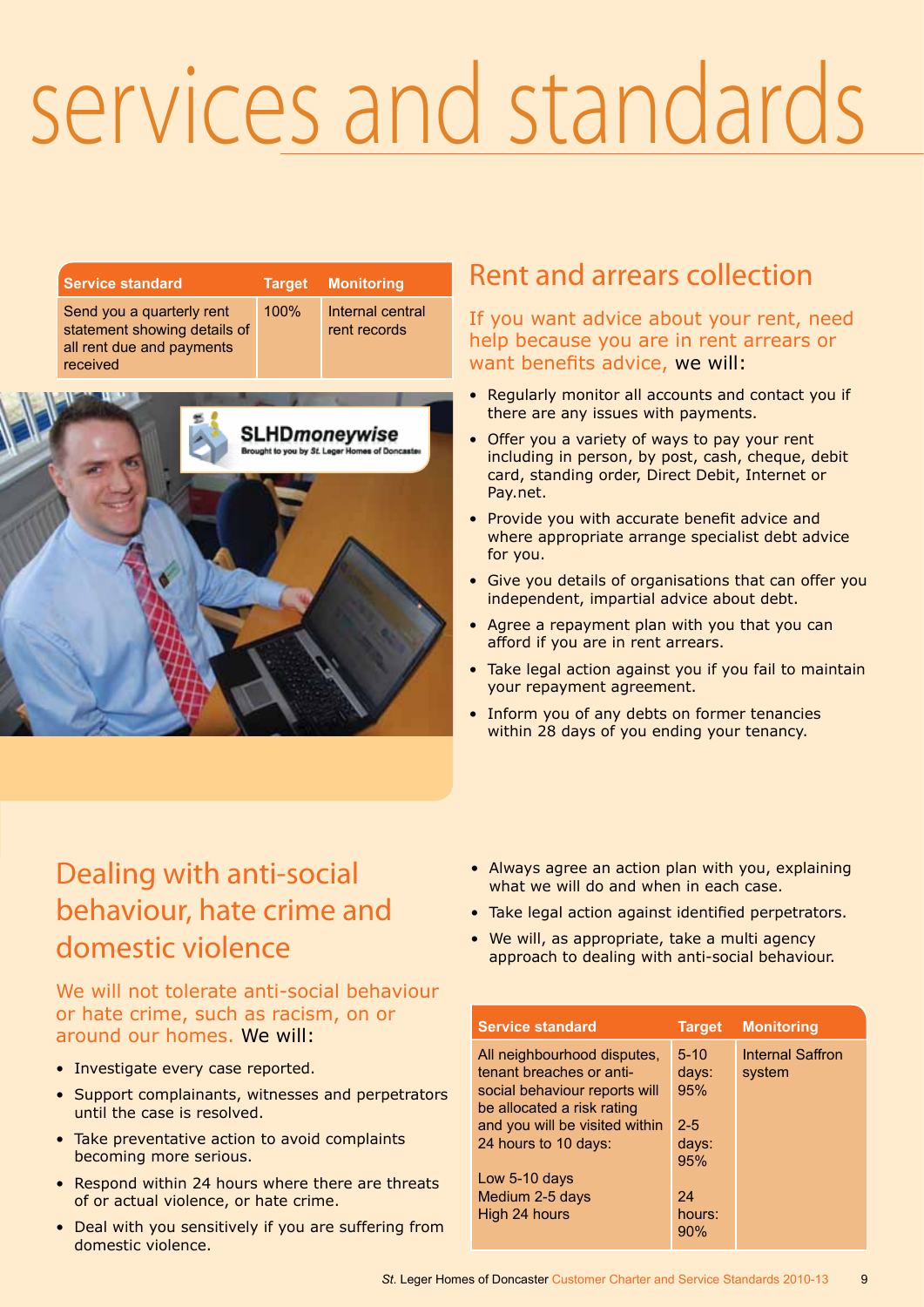| <b>Service standard</b>                          | <b>Target</b> | <b>Monitoring</b>                               |
|--------------------------------------------------|---------------|-------------------------------------------------|
| Monitor appointments made<br>and kept            | 99%           | Internal<br>performance<br>management<br>system |
| Repairs are completed right<br>first time        | 90%           | Internal<br>performance<br>management<br>system |
| Random 10% quality check<br>on completed repairs | 100%          | Internal 'Task'<br>system                       |

## We will carry out emergency repairs within 24 hours



## Repairs and maintenance

#### When we carry out repairs to your home we will:

- Offer you an appointment that is convenient for you.
- Tailor the service to meet your individual needs if you are vulnerable.
- Let you know if we need to pre-inspect your repair and agree an appointment with you. If this is the case, we will tell you what needs doing and when it will be done.
- Leave a card if you are not at home when the contractors call, giving you 24 hours to get in touch and re-book your appointment.
- Send an appropriately qualified contractor at the time promised. The contractor will do the repair and leave the job clean and tidy. If they are unable to do all the work needed during the visit, they will explain why and arrange another appointment with you.
- Carry out emergency repairs within 24 hours.
- Carry out urgent repairs within five working days.
- Carry out non urgent repairs within 15 working days depending on the repair.
- If you tell the contractor about another, minor repair whilst they are in your home (eg. fitting a window catch) they may be able to do this for you at the same time.

#### When we carry out a gas service in your home we will:

- Explain to you why it is important to have an annual gas/solid fuel safety check.
- Ensure we/our contractors carry out the service at a time suitable to you.
- Take legal action against those customers who do not let us in to carry out the required service.

| <b>Service standard</b>                               | <b>Target</b> | <b>Monitoring</b>                               |
|-------------------------------------------------------|---------------|-------------------------------------------------|
| Service all gas and solid fuel<br>appliances annually | 100%          | Internal<br>performance<br>management<br>system |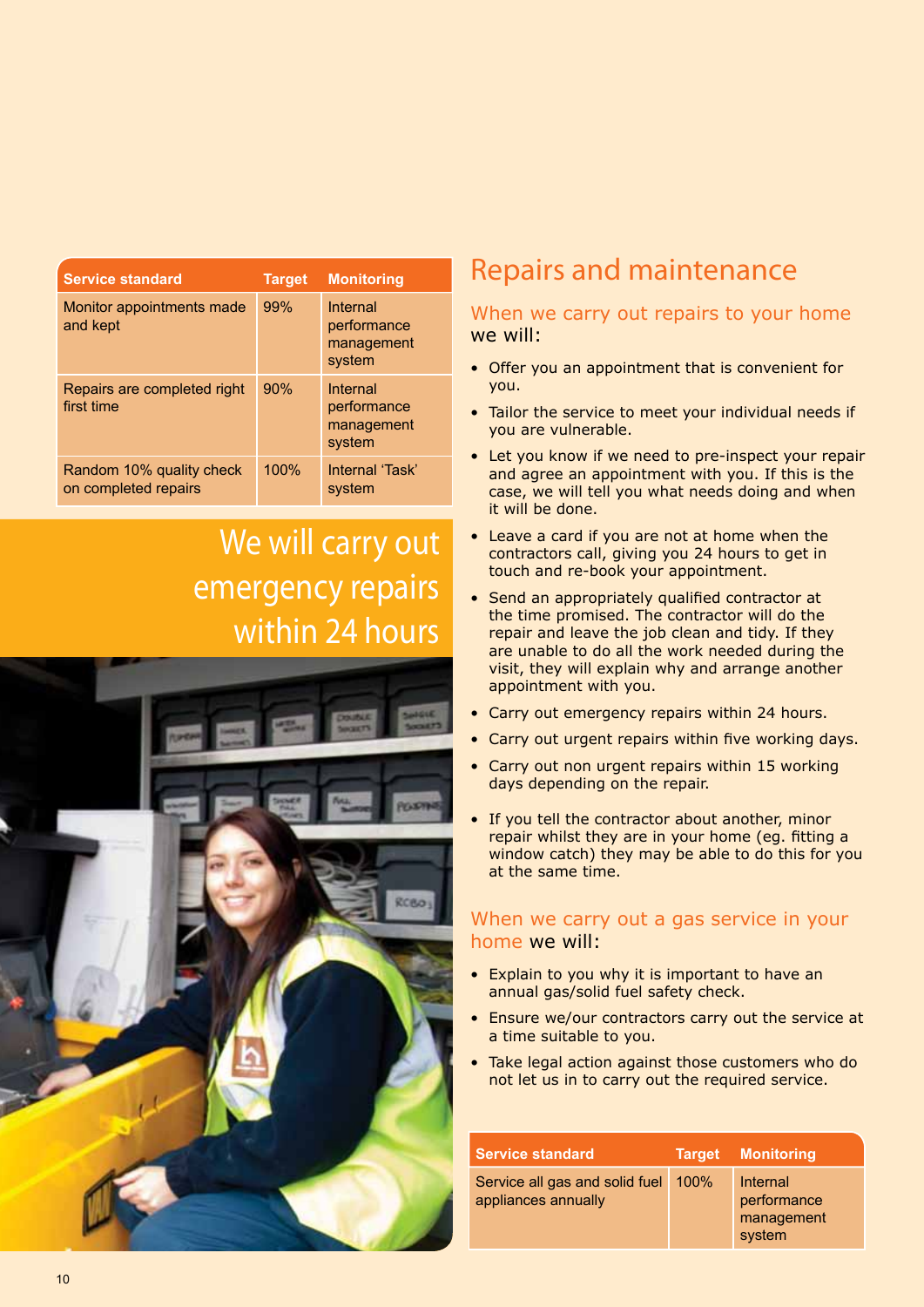### Delivering Decent Homes we will:

- Consult with you about the planned improvements to your home and will ensure that the needs of vulnerable customers are met.
- Provide you with an information pack giving full contact details and outline what you can expect when we carry out the work.
- Ask you to give us feedback once the work is finished.

| <b>Service standard</b>                                                                                | <b>Target</b> | <b>Monitoring</b>                                   |
|--------------------------------------------------------------------------------------------------------|---------------|-----------------------------------------------------|
|                                                                                                        |               |                                                     |
| Provide details of your local<br>tenant liaison officer                                                | 100%          | Copies of<br>letters sent by<br>contractors         |
| Provide full details of<br>decency work to be carried<br>out                                           | 100%          | Copy of scope of<br>work letters sent<br>to tenants |
| Provide details of when<br>decency work will start and<br>complete works within an<br>agreed timescale | 95%           | Copies of seven<br>day letter                       |

## Keeping you informed about our performance against these standards

We will publish our performance against these service standards annually on our website (www.stlegerhomes.co.uk) and will include them in our newsletter once a year.

Our Service Improvement Groups (Scrutiny Panel) made up of tenants and residents will scrutinise performance quarterly and this information will also be presented to our Executive Management Team and Board members.

#### How we monitor

Our Charter sets out the methods we use to make sure the standards we have set out are being achieved. There are a number of methods we use to monitor our performance against these standards, these are listed at the side of each standard however in summary they are:

- Management reports *reports which we gather regularly to ensure we meet our performance targets and service standards, they are usually produced automatically from many of our internal computer systems.*
- Reality checks *quarterly checks to ensure the standards are being met in our offices and empty homes by tenant volunteers.*
- Mystery shopping *carried out by tenant mystery shoppers across all service areas.*
- Satisfaction surveys *carried out via different methods tailored to service areas.*

Feedback from customers is our most important tool to improve services. If you feel we do not meet the standards in this document please let us know by contacting us (see the back cover for contact details).